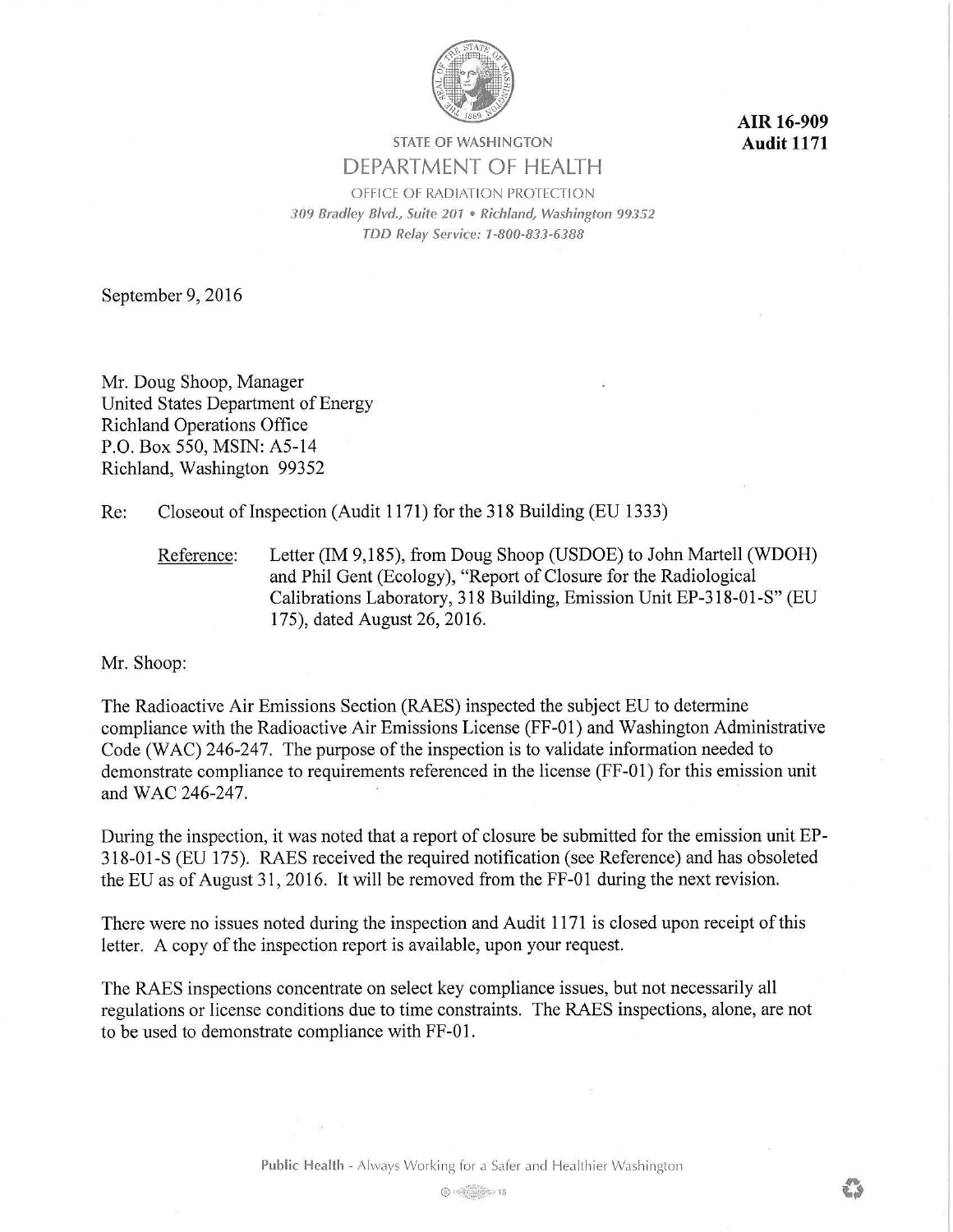**AIR 16-909** 

Mr. Doug Shoop September 9, 2016 Page 2 of 2

If you have questions regarding this letter, or would like to request a copy of the inspection report, please contact Thomas Frazier at Thomas.frazier@doh.wa.gov or by phone (509) 946-0774.

Sincerely,

19Jul Mintak

John Martell, Manager Radioactive Air Emissions Section

cc: Ruth Allen, WRPS Matthew Barnett, PNNL Lilyann Bauder, Ecology Shawna Berven, WDOH Lucinda Borneman, WRPS Lee Bostic, BNI Jerry Cammann, MSA Cliff Clark, USDOE-RL Jack Donnelly, WRPS Rick Engelmann, CHPRC Dennis Faulk, EPA Eric Faust, USDOE-RL Tom Frazier, WDOH Gary Fritz, MSA Philip Gent, Ecology Michael Greene, WRPS Daniel Heuston, Ecology Reed Kaldor, MSA Paul Karschnia, CHPRC Ed MacAlister, USDOE-RL Valarie Peery, Ecology John Schmidt, WDOH Jeff Voogd, WRPS Joel Williams Jr., CHPRC Davis Zhen, EPA Environmental Portal RAES Tracking: Line 16-106 and 16-165; Audit 1171; EU 175 & 1333; NOC 681 & 948